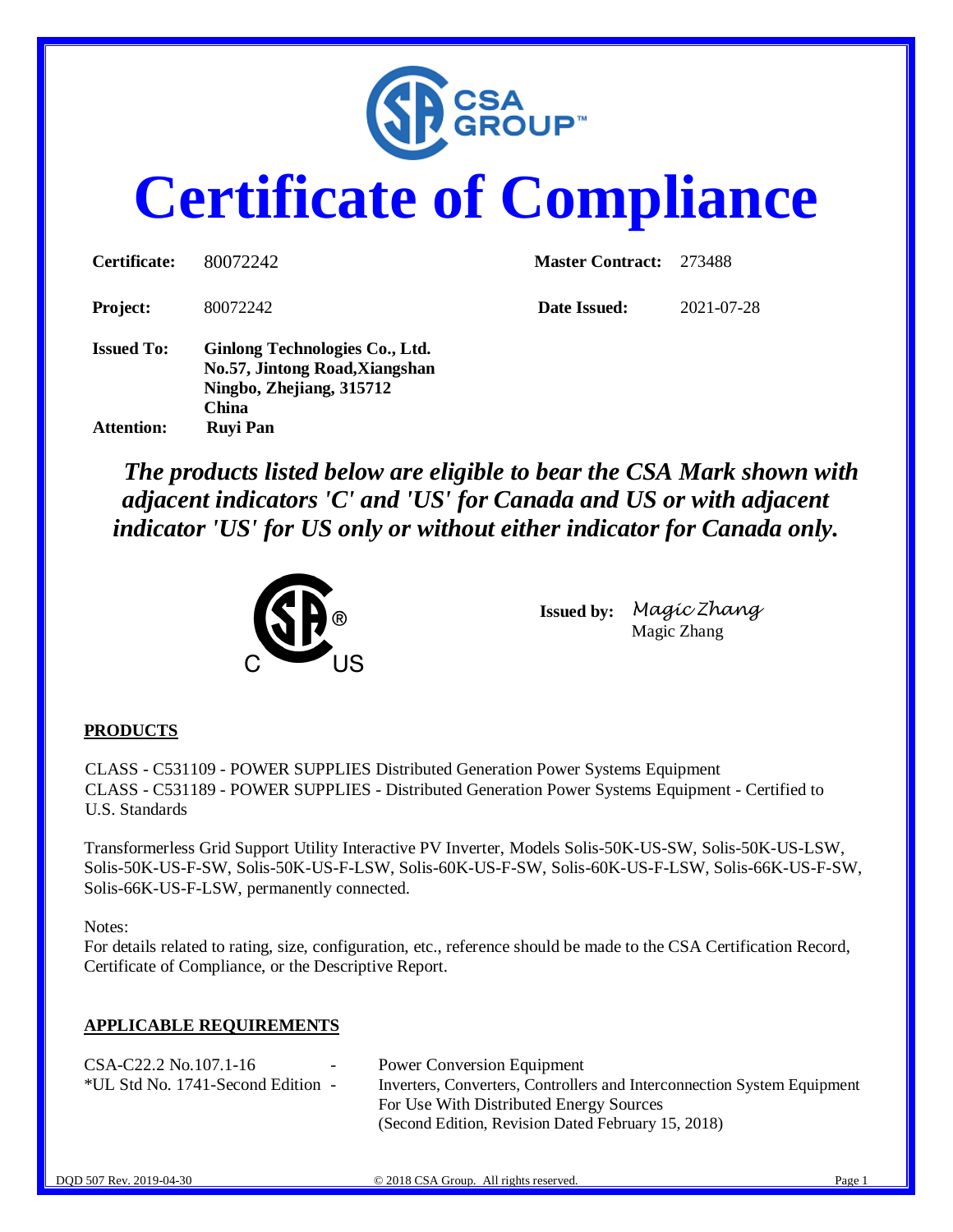

**Certificate:** 80072242 **Project:** 80072242 **Master Contract:** 273488 **Date Issued:** 2021-07-28

| <b>UL1741 CRD</b> | Grid Support Utility Interactive Interoperability Optional Functions: |
|-------------------|-----------------------------------------------------------------------|
|                   | Prevent Enter Service and Limit Active Power (CA Rule 21, Phase 3,    |
|                   | functions 2 and 3) (Dated October 22, 2019)                           |
| <b>UL 1699B</b>   | - Outline of Investigation for Photovoltaic (PV) DC Arc-Fault Circuit |
|                   | Protection (Issue Number 2, January 14, 2013)                         |

\*Note: Conformity to UL 1741(Second Edition, Revision February 15, 2018) includes compliance with applicable requirements of IEEE 1547-2003 (R2008), IEEE 1547a-2014, IEEE 1547.1-2005(R2011), IEEE 1547.1a-2015, California Electric Rule 21 and Supplement SA8~SA18.